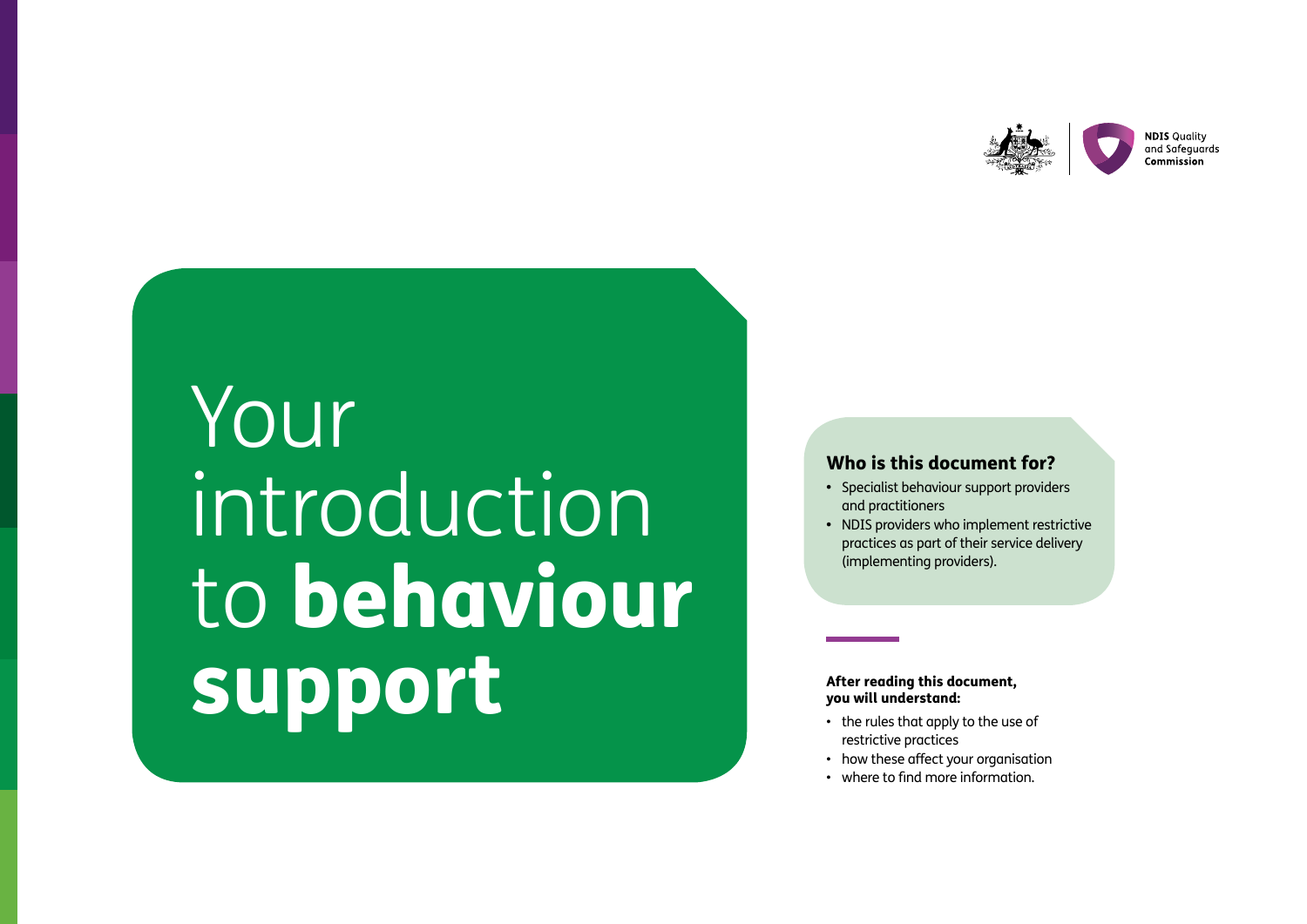## Behaviour support under the NDIS Commission

Providers delivering behaviour supports must be registered. The NDIS Quality and Safeguards Commission (NDIS Commission) sets out behaviour support requirements for NDIS providers. These behaviour support requirements are a condition of registration and have been developed to safeguard the quality of life of people with disability who require specialist behaviour support.

This document provides an overview of these obligations for NDIS practitioners who implement restrictive practices as part of a behaviour support plan (**implementing providers**) and for the behaviour support practitioners who develop these plans (**specialist behaviour support practitioners/ providers**).

# What does this mean for providers?

Behaviour support under the NDIS Commission places a clear focus on person-centred interventions, with the aim of reducing and eliminating the use of restrictive practices.

Reporting requirements give the NDIS Commission national oversight of the use of restrictive practices. This will allow the Commission to identify trends and target capacity and skill-building programs that protect the safety of NDIS participants more effectively.

An overview of the obligations for different providers under the NDIS Commission's behaviour support framework is provided on the next page.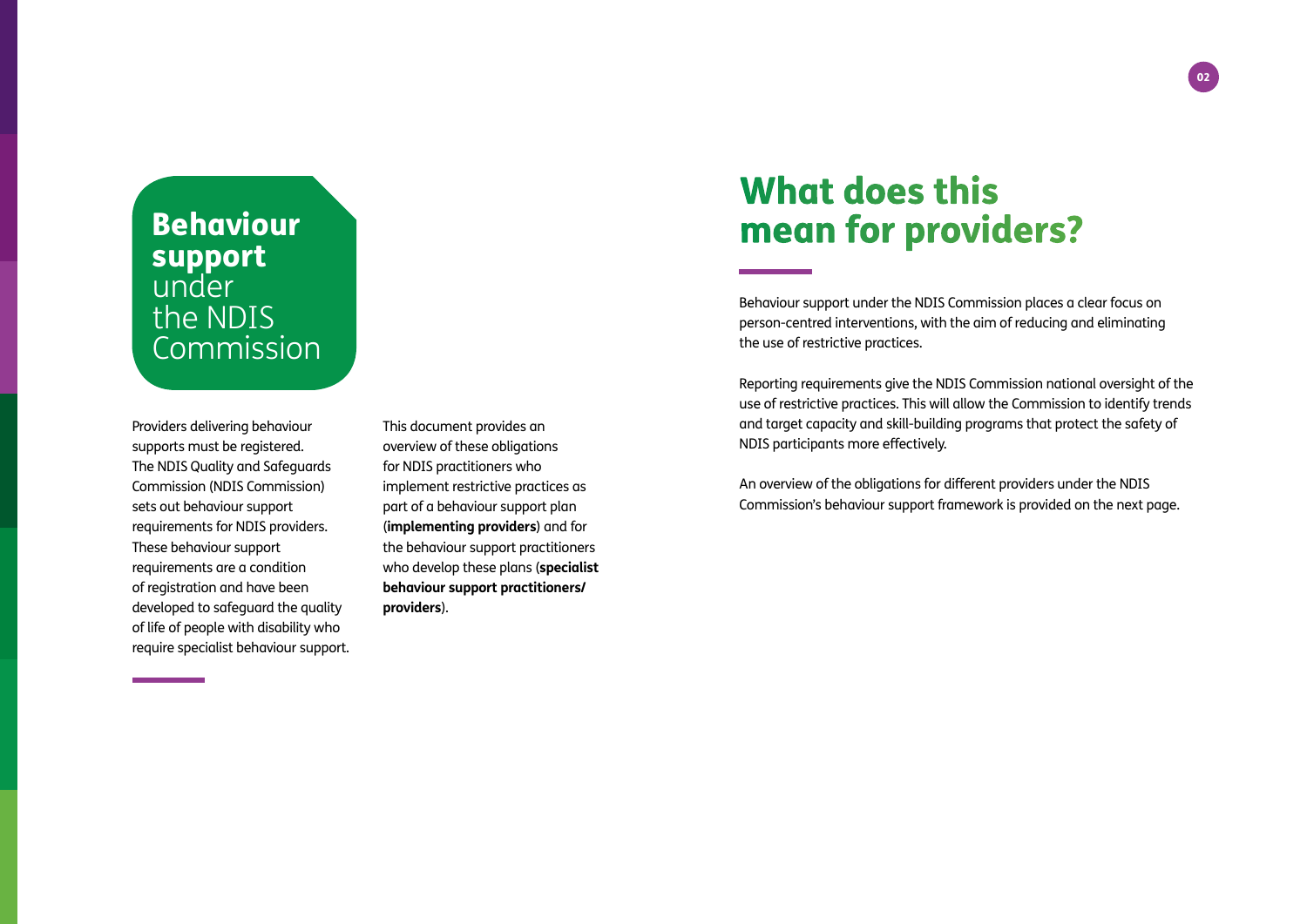### $\overline{03}$

# Overview of behaviour support in the NDIS

#### OBLIGATION 1

### Funding in the NDIS plan for behaviour support

- Identify behaviour support needs for new NDIS plans
- Update existing NDIS plans where behaviour support requirements are later identified.

#### OBLIGATION 2

### Behaviour support plan development

- Register and meet behaviour support practice standards
- Create person-centred interim and comprehensive behaviour support plans
- Lodge all plans that include restrictive practices with the NDIS Commission
- Behaviour support practitioners to meet the Positive Behaviour Support (PBS) Capability Framework, which outlines the knowledge and skills required
- Engage practitioners (contractors or employees) considered suitable by the NDIS Commission.

#### Who?

Who?

The NDIA

**Specialist** behaviour support providers and practitioners

#### OBLIGATION 3

### Implementation and support

• Obtain authorisation for the use of the restrictive practices from the state/territory, when required

#### Who?

Implementing providers

- Use regulated restrictive practices only as per behaviour support plan
- Ensure all staff are trained in the support strategies outlined in the behaviour support plan.

#### OBLIGATION 4

### Monitoring and reporting

- Monthly reporting to NDIS Commission of all restrictive practices used
- Report any unauthorised use of restrictive practices to the NDIS Commission as reportable incidents.

#### Who?

Implementing providers

#### OBLIGATION 5

### Behaviour support evaluation and review

- Conduct plan reviews annually or more often if the person's circumstances change
- Evaluate behaviour support plan effectiveness
- Develop fade-out strategies for the use of the restrictive practice.

#### Who?

Specialist behaviour support providers and practitioners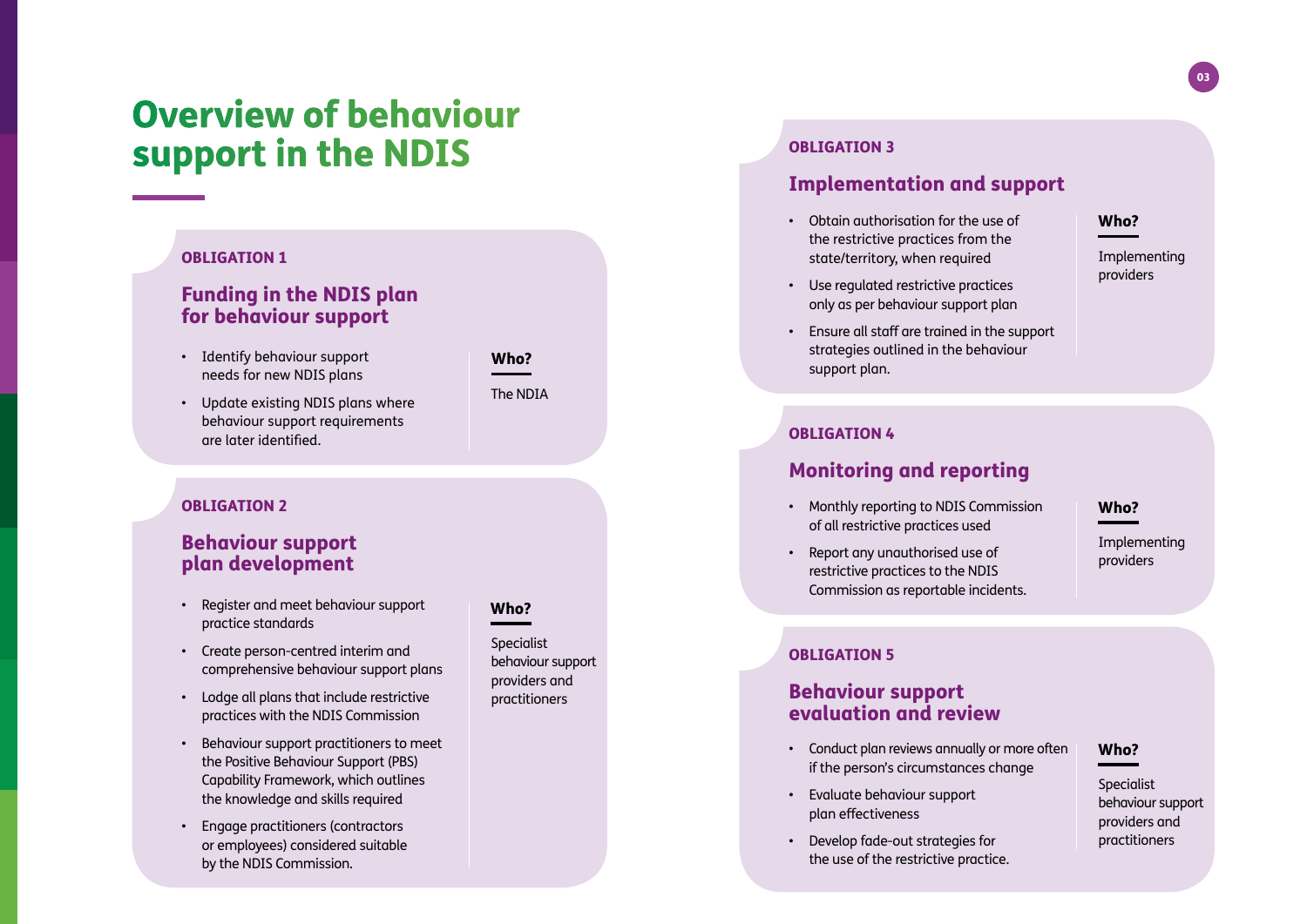# What is a behaviour support plan?

An NDIS behaviour support plan is a document developed for a person with disability by an NDIS behaviour support practitioner. A behaviour support plan specifies a range of person-centred, proactive strategies that focus on the individual needs of a person, in order to:

- build on the person's strengths
- increase their opportunities to participate in community activities, and
- increase their life skills.

It also includes any regulated restrictive practices that may be required.

A behaviour support plan is developed in consultation with the participant, their family, carers, guardian, and other relevant people, as well as the service providers who will be implementing the plan.

 $\binom{1}{r}$ 

All behaviour support plans that contain restrictive practices **must be lodged** with the NDIS Commission.

If the behaviour support plan does not include any regulated restrictive practices, the NDIS Commission does not need to be notified. However, the practitioner developing the plan still needs to be registered as a specialist behaviour support practitioner.

# What are restrictive practices?

A restrictive practice is any practice or intervention that has the effect of restricting the rights or freedom of movement of a person with disability.

It is now recognised that restrictive practices can have profoundly negative effects on a person's quality of life and can represent serious human rights infringements.

The NDIS Commission Behaviour Support Rules define **five types** of regulated restrictive practices, listed below:

| <b>Seclusion</b>                  | The sole confinement of a person with<br>disability in a room or a physical space.                                                                                                                                                                                                                                                                  |
|-----------------------------------|-----------------------------------------------------------------------------------------------------------------------------------------------------------------------------------------------------------------------------------------------------------------------------------------------------------------------------------------------------|
| <b>Chemical</b><br>restraint      | The use of medication or chemical substance<br>for the primary purpose of influencing<br>a person's behaviour.                                                                                                                                                                                                                                      |
| <b>Mechanical</b><br>restraint    | The use of a device to prevent, restrict or subdue<br>a person's movement for the primary purpose<br>of influencing a person's behaviour.                                                                                                                                                                                                           |
| <b>Physical</b><br>restraint      | The use or action of physical force to prevent, restrict<br>or subdue movement of a person's body, or part of<br>their body, for the primary purpose of influencing<br>their behaviour. Physical restraint does not include the<br>use of a hands-on technique in a reflexive way to guide<br>or redirect a person away from potential harm/injury. |
| <b>Environmental</b><br>restraint | Restricting a person's free access to all parts of<br>their environment, including items or activities.                                                                                                                                                                                                                                             |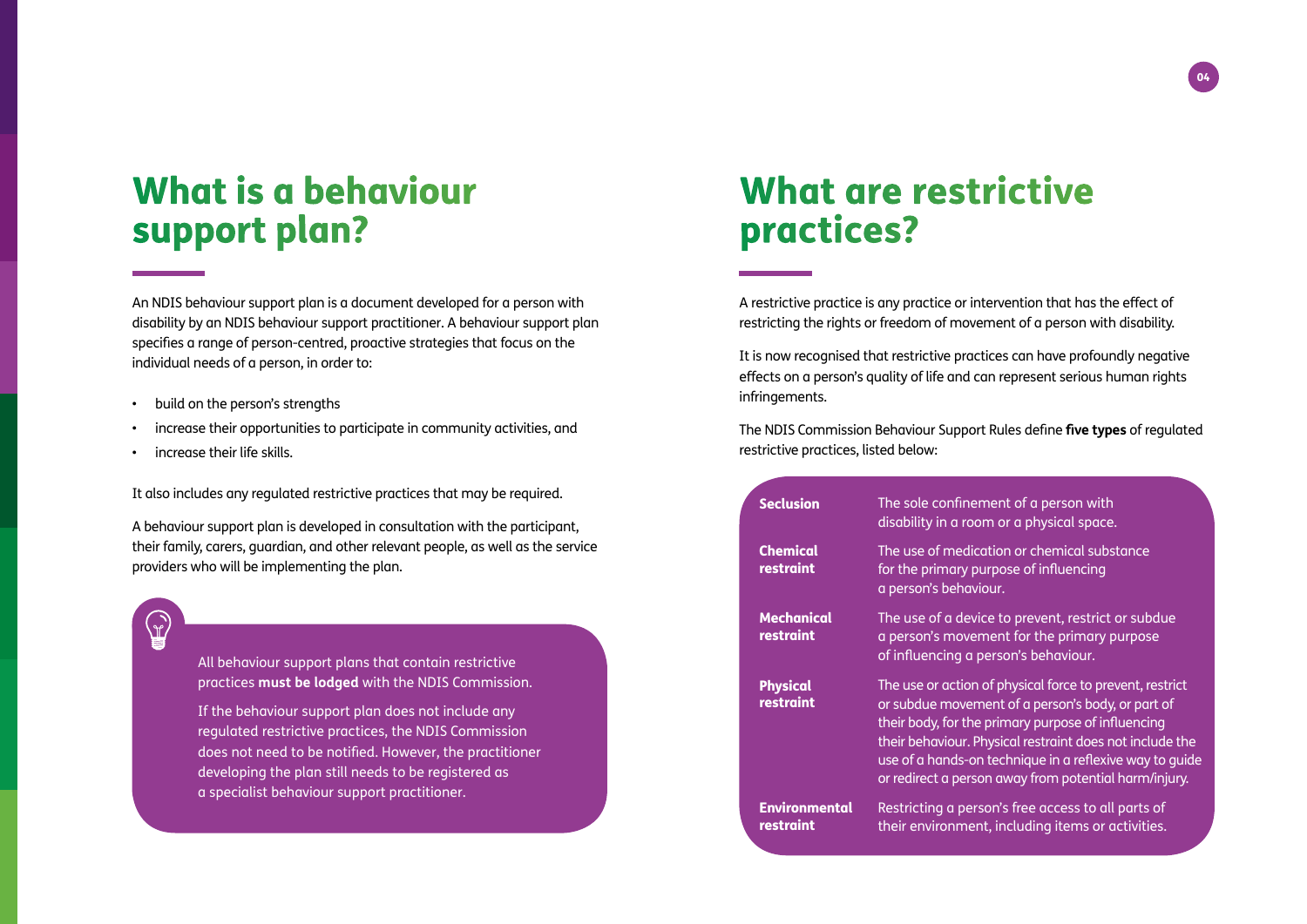# What does this mean for specialist behaviour support providers?

Specialist behaviour support providers must be registered and have certain obligations when delivering behaviour support under the NDIS Commission.

#### Your obligations

- Use only behaviour support practitioners considered suitable by the NDIS Commission to deliver these services. Suitability will be determined by assessment against the PBS Capability Framework.
- Meet plan development timeframes 1 month interim plan, 6 months comprehensive plan, review plan at least every 12 months
- Develop plans that meet NDIS Commission requirements
	- Developed in consultation with the person with a disability, their support network and implementing provider
	- Based on a behaviour support assessment including a functional behavioural assessment (comprehensive plans only)
	- Contain contemporary evidence-based behavioural strategies, including environmental adjustments to constructively reduce behaviours of concern
	- Be aimed at reducing and eliminating restrictive practices
	- Be developed in a form approved by the Commissioner and lodged with the NDIS Commission

*For more detailed information about restrictive practices, see 'The NDIS [Quality and Safeguards Commission \(Restrictive Practices and Behaviour](https://www.ndiscommission.gov.au/about/legislation-rules-policies)  Support) Rules 2018', available through the 'Legislation, rules and policies' page of the NDIS Commission website.*

# Can restrictive practices still be used when needed?

Sometimes, using one or more regulated restrictive practices might be the only way to keep an NDIS participant and/or others safe.

Regulated restrictive practices can be used if they:

- reduce the risk of harm to the self or others
- are clearly identified in a behaviour support plan
- are authorised by the state/territory, when required
- are used as a last resort
- are the least restrictive response available
- are proportionate to the potential harm to self or others
- are used for the shortest possible time
- are implemented only by registered NDIS providers.

Regulated restrictive practices can also be used if the NDIS participant is being given opportunities to develop new skills that have the potential to meet the need for a restrictive practice.

Any unguthorised use of a restrictive practice is a reportable incident. The NDIS Commission must be notified in line with reportable incident requirements.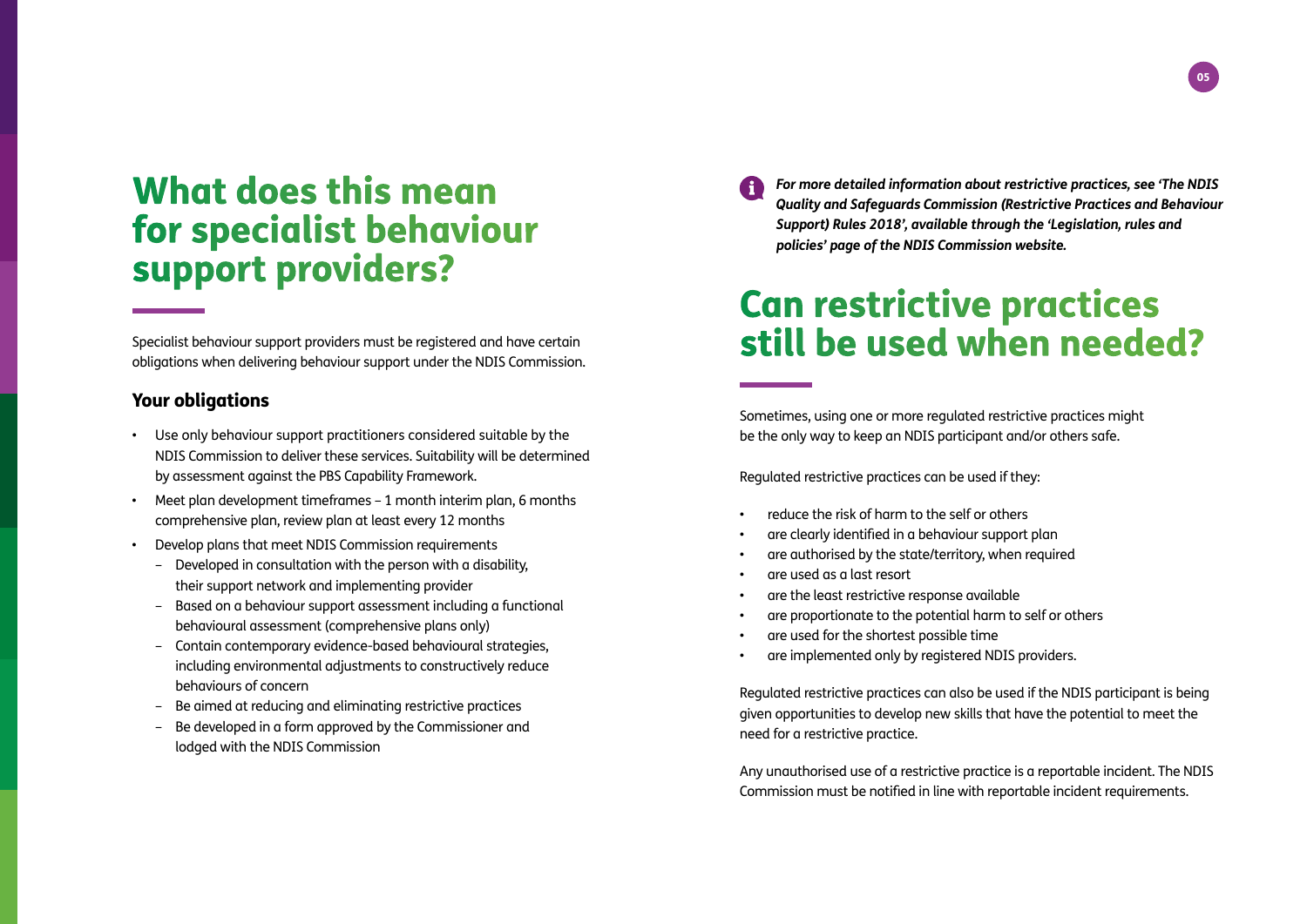### Transition arrangements

In the short term, behaviour support practitioners will be considered 'provisionally suitable' through nomination by transitioning providers. The NDIS Commission will contact you when more information about the new national capability framework becomes available.

*More detailed information for behaviour support practitioners can [be found in the 'Resources' section of the NDIS Commission website,](https://www.ndiscommission.gov.au/resources)  including video and transcripts of behaviour support practitioner workshops in your state/territory.*

# What does this mean for implementing providers?

An implementing provider is any NDIS provider that uses a regulated restrictive practice when delivering NDIS supports to a participant. For example, support workers restricting a participant's free access to the community due to behaviours of concern are implementing a regulated restrictive practice. Additionally, a support worker who gives a participant medication to manage their behaviour is using a restrictive practice and is therefore an implementing provider.

Implementing providers have certain obligations if they use regulated restrictive practices.

### Your obligations

- Register with the NDIS Commission for the type of support you are providing
- Engage a specialist behaviour support practitioner, qualified to carry out behaviour support assessments and develop behaviour support plans
- Submit monthly reports to the NDIS Commission on the use of restrictive practices
- Ensure staff are appropriately trained to implement positive behaviour strategies and use restrictive practices
- Notify the NDIS Commission in the event of any unplanned or unapproved use of a restrictive practice through the reportable incident process
- Help your staff, NDIS participants, their families, and other decision-makers to understand the NDIS Commission's behaviour support function.

### Transition arrangements

During the transition to the NDIS Commission, you must notify the NDIS Commission of existing or pending behaviour support plans.

- *[Details of how to notify the NDIS Commission of existing behaviour](https://www.ndiscommission.gov.au/providers/behaviour-support#04)  support plans can be found in the 'Behaviour support' section of the NDIS Commission website.*
- *An in-depth description of your obligations as an implementing provider [can be found in the 'Resources' section of the NDIS Commission website,](https://www.ndiscommission.gov.au/resources)  including video and transcripts of behaviour support workshops.*